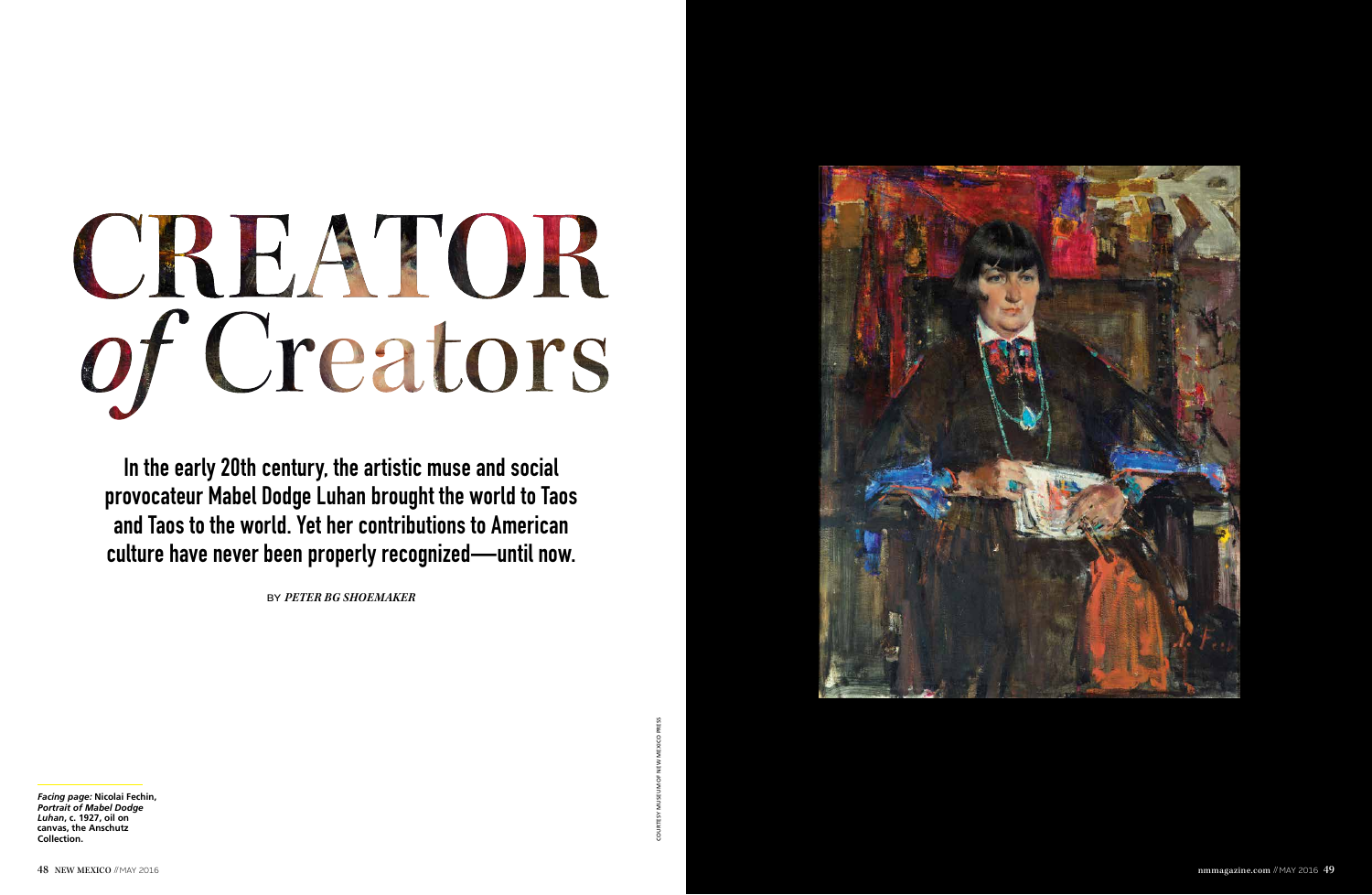

MEN MABEL DODGE LUHAN died, in 1962, Taos and America paid little attention. However famous and influential she had been in her early-20th-century heyday, it no longer seemed to matter. In her later years, died, in 1962, Taos and America paid little attention. However famous and influential she had been in her early-20th-century

she'd already started to seem more like a legend than a real person. She was associated with a Taos-specific strain of utopianism, free love, and a vigorous approach to arts and cultural patronage, and her house remains a landmark to this day. Beyond that, appreciation of the essence of Mabel and her contributions to New Mexico and America have long been mainly the domain of a few scholars and dedicated fans.

But there is to Mabel Ganson Evans Dodge Sterne Luhan (she had several husbands) a larger story: one about a great creative force in American arts and letters, a central participant in a truly American artistic movement, a linchpin in New Mexico's integration into a broader national and international conversation, and a character as original as any, in a part of the country filled with them.

As if to finally prove the point, Mabel editor and biographer Lois Rudnick, along with longtime collaborator MaLin Wilson-Powell, has curated a major new museum exhibition presenting the woman whom the painter Marsden Hartley described as "a real creator of creators." *Mabel Dodge Luhan & Company: American Moderns and the West*, which runs from May 22 to September 11 at the Harwood Museum of Art in Taos, unveils its subject in a way she's never been seen before—not as a caricature of feminism, spiritualism, or imperialism, as she's often been portrayed, but as herself, immersed in the novel and unorthodox worlds she helped bring forth.

abel's entire life was spent trying<br>to remake the world into some-<br>thing more vibrant and exciting<br>than the one she was born into. She<br>began with her childhood home in<br>star as the place to remake the world into something more vibrant and exciting than the one she was born into. She began with her childhood home in

Based on a thousand pounds of scrapbooks, plus photographs, books, letters, poems, paintings, and sculptures from those she influenced, hosted, and encouraged—Anglo, Hispanic, and Native alike, and including artists like John Marin, Georgia O'Keeffe, Awa Tsireh, and Pop Chalee—the exhibition moves from Taos to the Albuquerque Museum of Art and History, October 29–January 22, 2017, and ends in her hometown of Buffalo, New York.

It's an auspicious moment for the exhibition, spearheading as it does a season of high interest in its subject that includes the recent publication of Rudnick's second edition of Mabel's memoirs, *Intimate Memories*; a new play by Stephen Lowe, *Altitude Sickness*, based on an unfinished D.H. Lawrence satirical play about Mabel and produced by the Fusion Theatre Company; and the planned release this summer of *Awakening in Taos*, a documentary on Mabel's spiritual conversion. In August, the Harwood itself is putting on a new Mabel-focused opera by the awardwinning composer and librettist Nell Shaw Cohen, and a fashion display by *Project Runway* runner-up and Taos Pueblo native Patricia Michaels, entitled "The Heart of Mother Earth Gives to the Soul of Women in the Arts Who Touched Taos." So if Mabel hasn't really been understood or gotten

her due, well, that's all about to change.



"where the occupations were so unvaried and the imaginations so little fed." Born into an upper-class family mired in the Victorian niceties of the late 1880s, she presents a picture of a girl exquisitely sensitive to the emotional coldness, constraining propriety, and utter banality that characterized her day-to-day life.

Mabel wrote that the tulip bed in the center of the yard was "a symbol for the rest of the house. It was all ordered and organized, nothing was left to fortuitous chance, and no life ever rose in it taking its own form. My mother was too good a housekeeper for that." She did finally win a "little room up the stairs" to do with what she wanted, and found in the reshaping of that space "the natural growth of a personality struggle to become individual." And she got hooked on reinvention.

**Mabel Ganson, age 18, at her coming-out party.** *Facing page:* **Ernest L. Blumenschein,**  *Ourselves and Taos Neighbors***, c. 1940.** COURTESY MUSEUM OF NEW MEXICO PRESS (2)

A few years later she started reshaping on a grand scale. First was the palace of Villa Curonia, where she moved with her second husband (her first having given her a son before dying in a hunting accident). There, in the heart of Tuscany, she dived headlong into fin de siècle European decadence. In a place where "everyone played with the past," she played hardball. She dressed the part of Catherine de Medici (whose family had owned the house), had her portrait painted in Renaissance style in a room where the "sun shone on tiger skin and roses," and redecorated to suit her image

of herself and her life: thick brocades on floors and walls, gold carvings, damask, and lots and lots of silk.

Then she went in search of people who could fill in her vision of Renaissance excess. She lured her friend Gertrude Stein from Paris by writing, "Please come down here soon—the house is full of pianists, painters, pederasts, prostitutes, and peasants. Great material." She reported, however, that her husband "did not like the people I was collecting."

In the end, Mabel found Italy boring. She likened the people she knew there to "portraits in a gallery." "They were," she wrote, "just the casual figures of Florentine life in the early days of the 20th century. Finally I said to myself: 'I have seen them.'"

Her next stop was 23 Fifth Avenue in Greenwich Village. Naturally, Mabel attended to a decorative remaking, completely in white; she imagined the house as a "repudiation of New York," a refuge. She translated her Italian mode of entertaining—theatrical, intentional, and edgy—into her own distinctly American idiom. Her invitees included basically every avant-garde painter, writer, thinker, experimentalist, and reformer who got near her gravitational pull. She claimed that her guest list included "Socialists, Trade-Unionists, Anarchists, Suffragists, Poets, Lawyers,

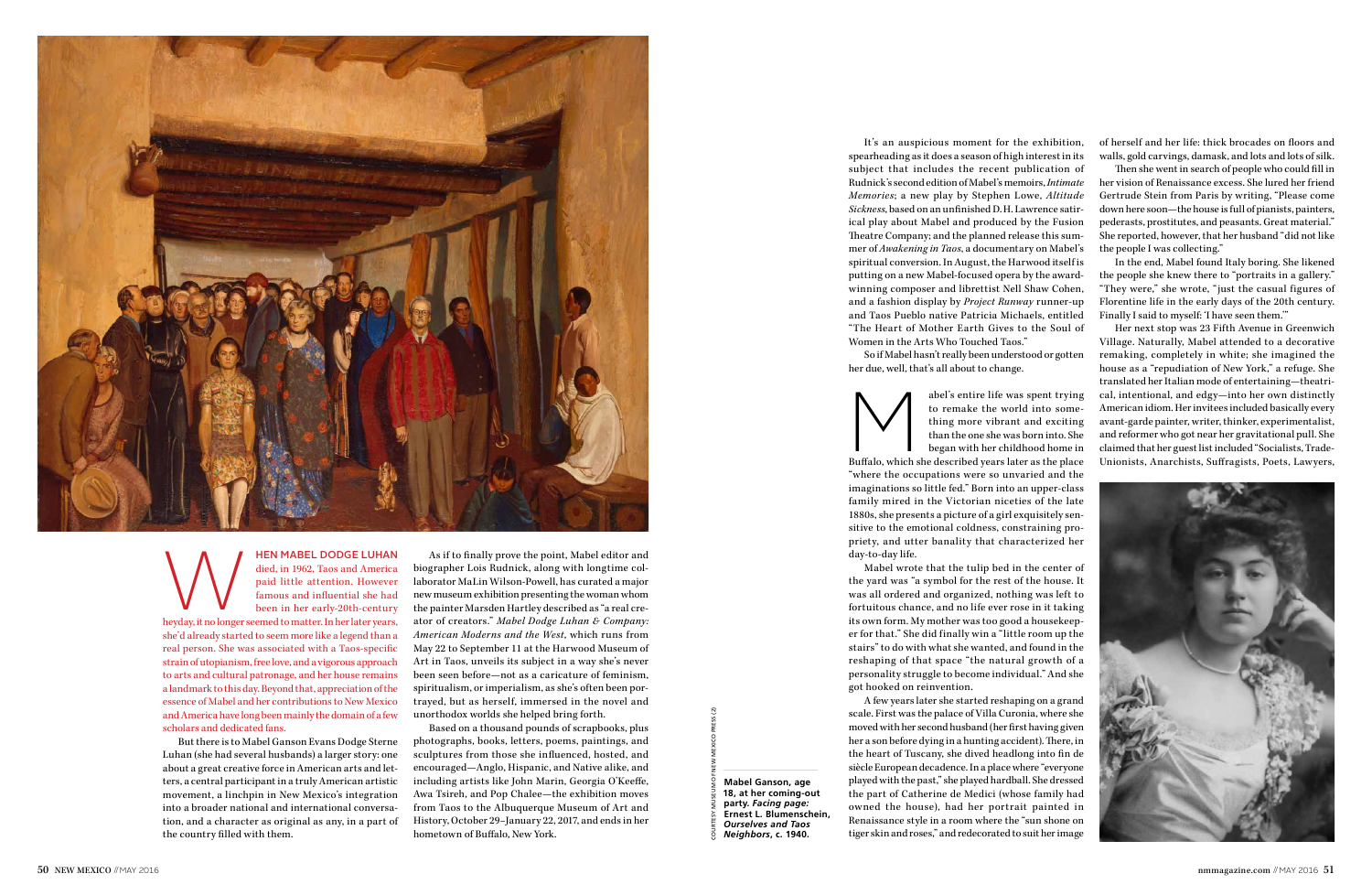**Facing page: Arnold H. Rönnebeck,** *Casa Luhan, Taos***, 1925, watercolor.**



Murderers, 'Old Friends,' Psychoanalysts, I.W.W.'s, Single Taxers, Birth Controlists, Newspapermen, Artists, Modern Artists, Clubwomen, Woman's-placeis-in-the-home Women, Clergymen, and just plain men." The gatherings violated almost every Victorian social stricture on the books—regarding race, class, occupation, sexual preference, and public morality and made her famous as a salon hostess.

Mabel also threw herself into social and cultural causes that appealed to her sense of rebellion and her need to be needed, the most notable of which was the 1913 Armory Show. The first exhibition in the United States of Modern artists, many never before seen out side of Europe, the exhibition was described in the *New York Tribune* with a headline that read, "A Remarkable Affair, Despite Some Freakish Absurdities." In other words, right up Mabel's alley.

fter a few days of dealing with the artists and women much like herself who<br>
made up the Santa Fe scene, she com-<br>
plained to her husband, "All these<br>
people! I want to get away somewhere,<br>
I don't like living on this stre ists and women much like herself who made up the Santa Fe scene, she com plained to her husband, "All these people! I want to get away somewhere, ties." She decided to decamp to Taos, telling him, "You needn't go along if you don't want to, but I'm going. Tomorrow." And so off they went.

"As soon as I collected a few pictures from here and there," Mabel wrote, "and had written a check for five hundred dollars [to one of the founders], I felt as though the exhibition was mine … It became, overnight, my own little revolution. I would upset America; I would, with fatal, irrevocable disaster to the old order of things."

But then came the Great War, and with it the pro found sense of disillusionment that marked the end of progressive innocence. And so, when Mabel's third husband, the sculptor Maurice Sterne, wrote to her in 1918 from Santa Fe (where she had sent him to be out of her hair), begging her to come see for herself the possibilities of a different world, she got on the train.

That 70-mile trip along the rugged, beautiful road following the Río Grande had an impact on Mabel: "'Holy! Holy! Holy!' I exclaimed to myself. 'Lord God Almighty!' I felt a sudden recognition of the reality of natural life that was so strong and so unfamiliar that it made me feel unreal. I caught a fleeting glimpse of my own spoiled and distorted nature, seen against the purity and freshness of these undomesticated sur roundings."

ow Mabel was ready to resume her<br>destruction of the old world, or as<br>Rudnickputs it, effect "the redemption<br>of Anglo civilization from its urban-<br>industrialist bias, its individualist and<br>interialist credo, and its Eurocen destruction of the old world, or as Rudnick puts it, effect "the redemption of Anglo civilization from its urbanindustrialist bias, its individualist and

On arriving, Mabel wrote that her life "broke in two": the before and the after. It's the *after* that altered the course of American arts and letters, and propelled New Mexico into a dialogue it's still having with the rest of the world. Although the Harwood exhibition includes some minor items from Mabel's childhood and adventures in Italy and New York, it is the after period that sits at its heart.

Possibility always excited Mabel, and she was now very excited. "In this country, life could come to one more concretely than in other places," she wrote, imag ining a world where words and ideas and symbols were no longer just things flung around, but became real. It was, in other words, just the place for Mabel.

As usual, she moved quickly. In short order, Mabel cut her hair to match the style of the women at Taos Pueblo, adopted the local dress, and found herself drawn to a new man—Tony Luhan, a married Taos Pueblo Indian. "Maurice seemed old and spent and tragic," she wrote, "while Tony was whole and young in the cells of his body, with his power unbroken and hard like the carved granite rock."

While Sterne failed miserably to operate a shotgun, Luhan drummed every night to summon Mabel to his tepee, so before long, Mabel sent her husband away; Luhan divorced his own wife and the two married. The drum survives and is in the new exhibition.

The marriage, considered radical even for a woman of Mabel's reputation, did not go unremarked upon in the rest of the world. A typical newspaper story headline read, "Why Bohemia's Queen Married an Indian Chief. Fascinated by Paintings of Savage Life, the Former Mabel Dodge Sterne Finds Its Reality So Much More Delightful That She Accepts a Pueblo Brave for Her Fourth Husband." They got the rationale and terminol ogy wrong, but it sold papers. Mabel's former husband Edwin Dodge wrote dryly, "Lo, the poor Indian."

Together Luhan and Mabel transformed a lowslung adobe near the pueblo into a rambling threestory house that included 14 guest bedrooms, as well as five guesthouses across the property's 12 acres. It was called Los Gallos, in honor of the ceramic roosters perched on the roof.

ture." The call went out.

And what a response she had. Among the artists and thinkers who came to visit were Marsden Hartley, John Marin, Georgia O'Keeffe, Ansel Adams, Rebecca Strand, Willa Cather, Elsie Clews Parsons, John Collier, Jean Toomer, Mary Austin, Carlos Chávez, Carl Jung, Martha Graham, Aldous Huxley, Robert Edmond COURTESY MUSEUM OF NEW MEXICO PRESS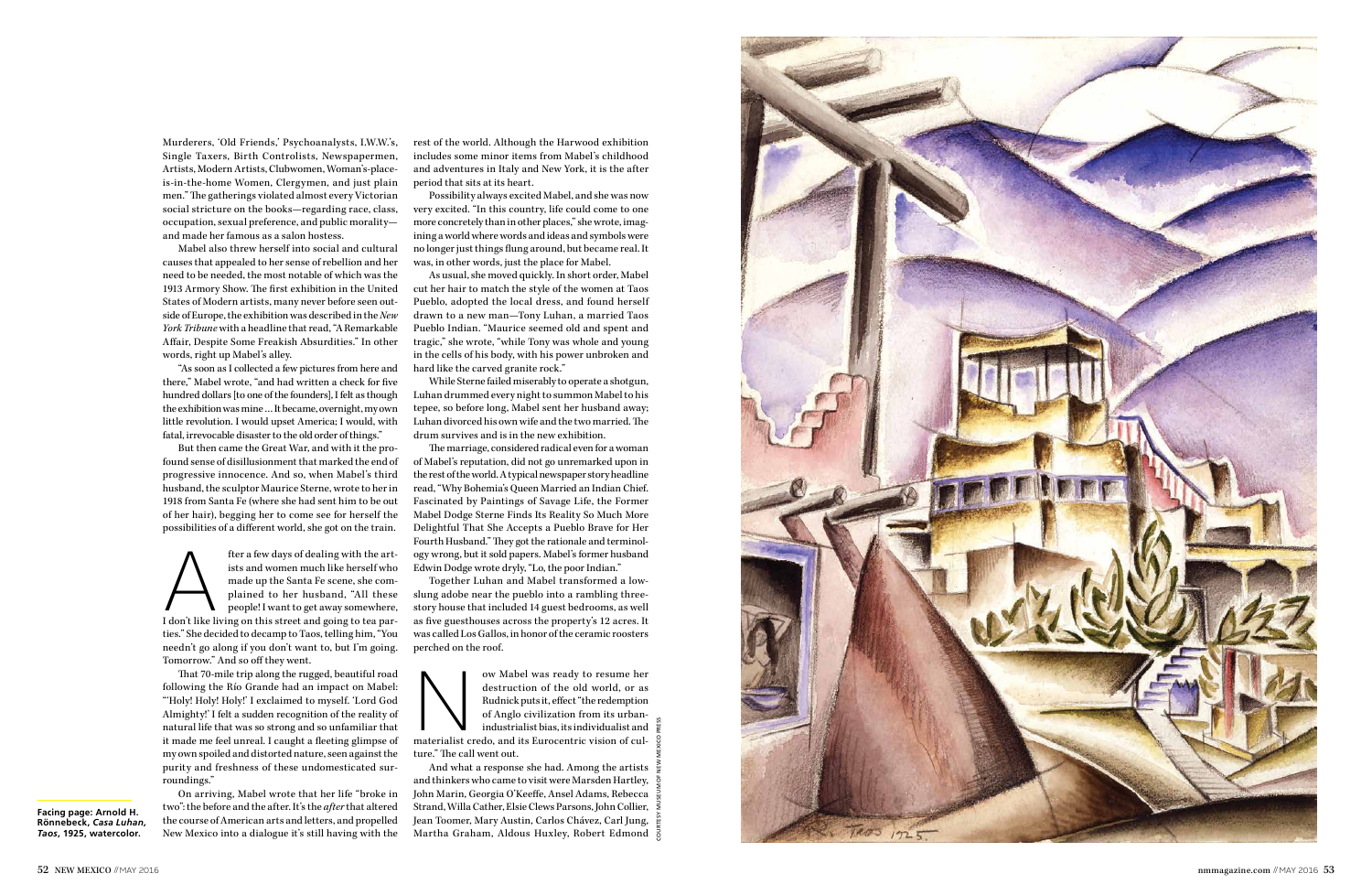**Mabel and Tony Luhan, c. 1920s, Mary Austin Collection, Huntington Library, Art Collections, and Botanical Gardens.**

*Clockwise from above:* **Walter Ufer,** *Hunger***, c. 1919, oil on canvas, Gilcrease Museum. Burt Harwood,** *Comanche Dance, Taos Pueblo***, 1915–1925, oil, Harwood Museum of Art. Martha Graham,** *El Penitente***, 1940, gelatin silver print, University of New Mexico Art Museum.**

Jones, Paul Strand, and Witter Bynner—along with Mabel's traditional claim to fame, D.H. Lawrence.

The house in isolated northern New Mexico became not only what many of the surrounding conservative Catholic and Native communities thought of as a den of iniquity (free love, after all, was part of the Modernist package) but also the hub of a vital creative network. The question is: Why?

Mabel needed collaborators, ones gifted in seeing the world in new ways, who could appreciate the lessons she felt the Pueblo Indians had to teach white America: that simplicity, peacefulness, and spiritual integration could cure them and her of what she called their "epoch." Through their reintegration as "whole beings," they could heal a wounded America and world.

But it wasn't just the pueblo that fascinated Mabel and her guests. After a rough start, she found the intense spiritualism of Hispanic Taoseños intoxicating; she had a particular interest in the Catholic Penitentes whose *morada* was nearby. These fascinations bore fruit, as Mabel's guests strove—with her constant encouragement—to incorporate into their work not only the spiritual gifts of the wide-open spaces and big skies, but the land and its people.

Her guests painted and photographed and wrote, capturing the symbolism of the local Native and Hispanic ways, but often, too, quotidian scenes of life in the northern mountains. Marsden Hartley's work in the exhibition offers two examples of this range: a stark appropriation of Native imagery in *An Abstract Arrangement of American Indian Symbols* (1914–15) and a classic depiction of mesas, mountains, and arroyos folding over one another in *Landscape, New Mexico* (1920). The exhibition includes a wooden cross from the area that strongly suggests a connection to the crosses that O'Keeffe painted. And of course the famed San Francisco de Asis Mission Church in Ranchos de Taos shows up in paintings and photography, most notably with Paul Strand's platinum prints.

Mabel also organized trips out into the country or into the pueblo (with Luhan serving as guide and facilitator), invited people passing through to come in and speak, stirred up trouble in people's relationships, and engineered conversations between locals and visitors. The most famous of these is probably the long talk between the psychoanalyst Carl Jung and the Taos cacique Antonio Mirabal on symbolism and dreams. She was both a hostess and provocateur.

Only D.H. Lawrence, of all the men in the world, could "really see this Taos country and Indians, and … describe it so that it is as much alive between the covers of a book as it is in reality," Mabel wrote. She begged him to come, and finally he did. Arriving in the fall of 1922, accompanied by his wife, Frieda, Lawrence entered Mabel's life and the lore of the state. Mabel was ready, she thought, for all his "dark gods" and what they could do for her, both intellectually and physically.

Unsurprisingly, Mabel had a tense relationship with Frieda, as well as with Lawrence himself. He and Mabel had strong personalities and clashed repeatedly: He said she was the only person whom he could imagine murdering. In an effort to get him to stay and write, she offered him a 180-acre ranch nearby. He declined the deed to the property (Frieda accepted), but stayed there for a few months—long enough to enjoy New Mexico's charms. He never did succumb entirely to Mabel's.

The experiences Mabel engineered and the visions that underlay them, as well as the force of the timeless imagery and sensibility of the land, provided the foundation for what scholars call Southwest Modernism. But the results weren't, as the new exhibition makes abundantly clear, just another new Anglo view of the world, but something exceptional. Wilson-Powell calls it the birth of "native modernisms." Mabel was sure that the Native and Hispanic artists had things to teach her guests: that not only were their ways of life models for how Americans might live, but their artistic traditions had something valuable to offer as well. She put her time and resources on the line to prove it.

In sending her husband's niece Merina Lujan (later known popularly as Pop Chalee) to study painting with Dorothy Dunn at the Santa Fe Indian School, Mabel's role as patron grew from buyer of art to creator of artists. She kept her eyes open for up-and-coming Native



artists whose approach resonated with her, and not only bought their work but commended it to others. Many of her guests left with full trunks and the beginnings of museum exhibitions all over the country.

Mabel organized the first exhibition of Pueblo painting at the then-new Museum of New Mexico in Santa Fe in 1920. There was work by Ta'e (a former janitor who became one of the great early Native watercolorists), his nephew Awa Tsireh, the Hopi artist Fred Kabotie, and the Zia painter Ma Pe Wi, among others. Mabel owned all the pieces, and she later sent the exhibition on the road to New York (along with her collections of Hispanic retablos and bultos—the first time this devotional work had been treated as fine art).

It's the source of some lingering animosity toward Mabel that, as Carmella Padilla, a noted interpreter of Southwestern culture and history, has written, Mabel had "no qualms about making an authoritative assessment of a tradition she knew little about." But this wasn't a failing unique to her or her time, and regardless, her stature and energy paid dividends. Not only did Mabel help ensure that Native and Hispanic art was taken seriously and considered essentially American, but she advocated for the people themselves. Collaborating often with John Collier, who went on to become the commissioner of the Bureau of Indian Affairs, she spent 20 years fighting for Native rights. Her writing, often for newspapers and magazines back east,





COURTESY MUSEUM OF NEW MEXICO PRESS



COURTESY MUSEUM OF NEW MEXICO PRESS (3)